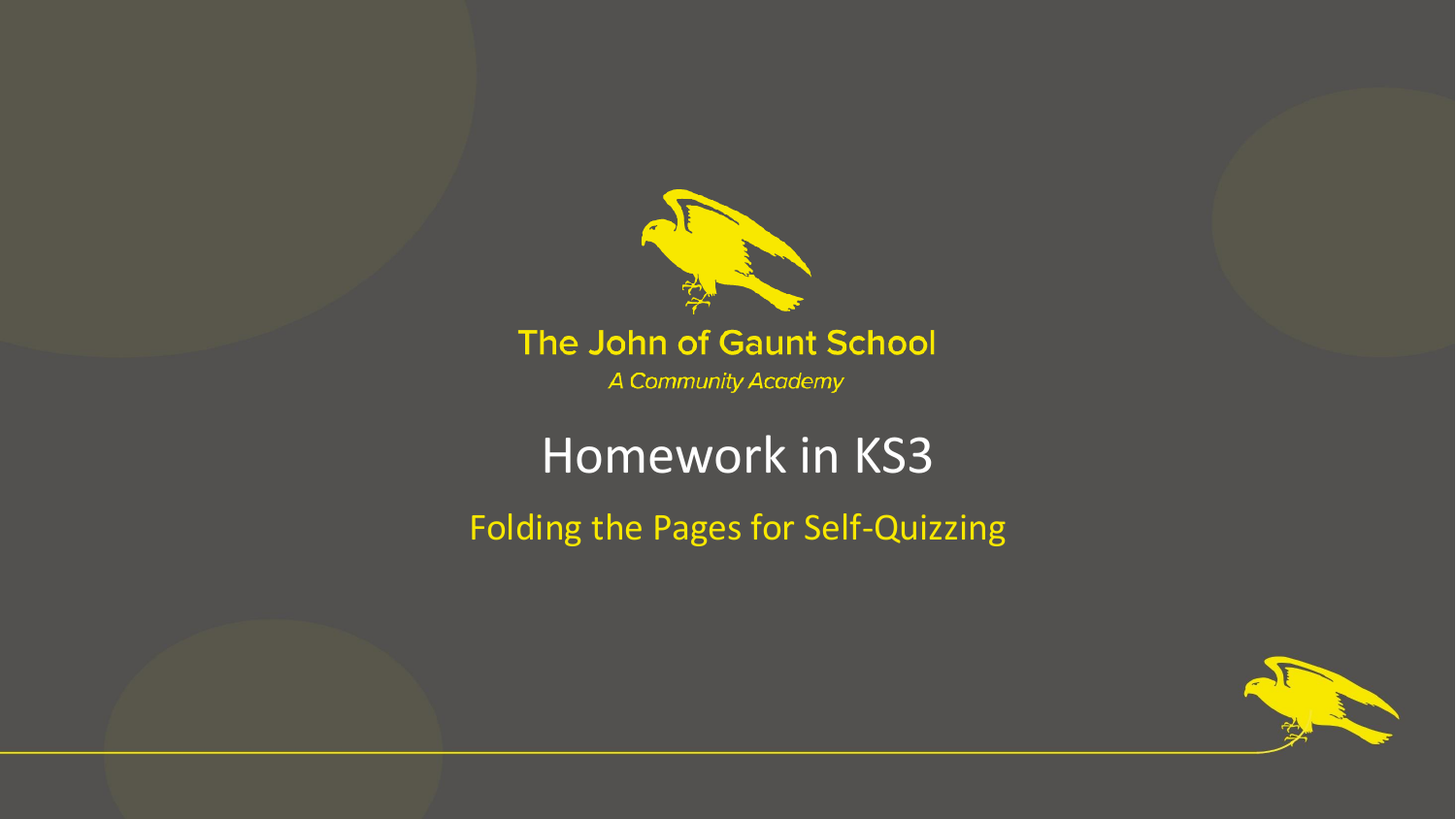| Tuesday 8th September 2020 | Week 2 |           | Art |
|----------------------------|--------|-----------|-----|
| Quiz Title:                |        |           |     |
| Answers                    |        | Questions |     |
|                            |        |           |     |
|                            |        |           |     |
|                            |        |           |     |
|                            |        |           |     |
|                            |        |           |     |
|                            |        |           |     |
|                            |        |           |     |
|                            |        |           |     |
|                            |        |           |     |
|                            |        |           |     |
|                            |        |           |     |
|                            |        |           |     |
|                            |        |           |     |
|                            |        |           |     |
|                            |        |           |     |
|                            |        |           |     |
|                            |        |           |     |
|                            |        |           |     |
|                            |        |           |     |
|                            |        |           |     |
|                            |        |           |     |
|                            |        |           |     |
|                            |        |           |     |
|                            |        |           |     |
|                            |        |           |     |

- Check which two subjects you will self-quiz.
- Find the named subject's knowledge organiser pages.
- Work on one subject at a time.
- Under the heading that says questions, write 8- 10 questions.
- You can either use the example questions or write your own.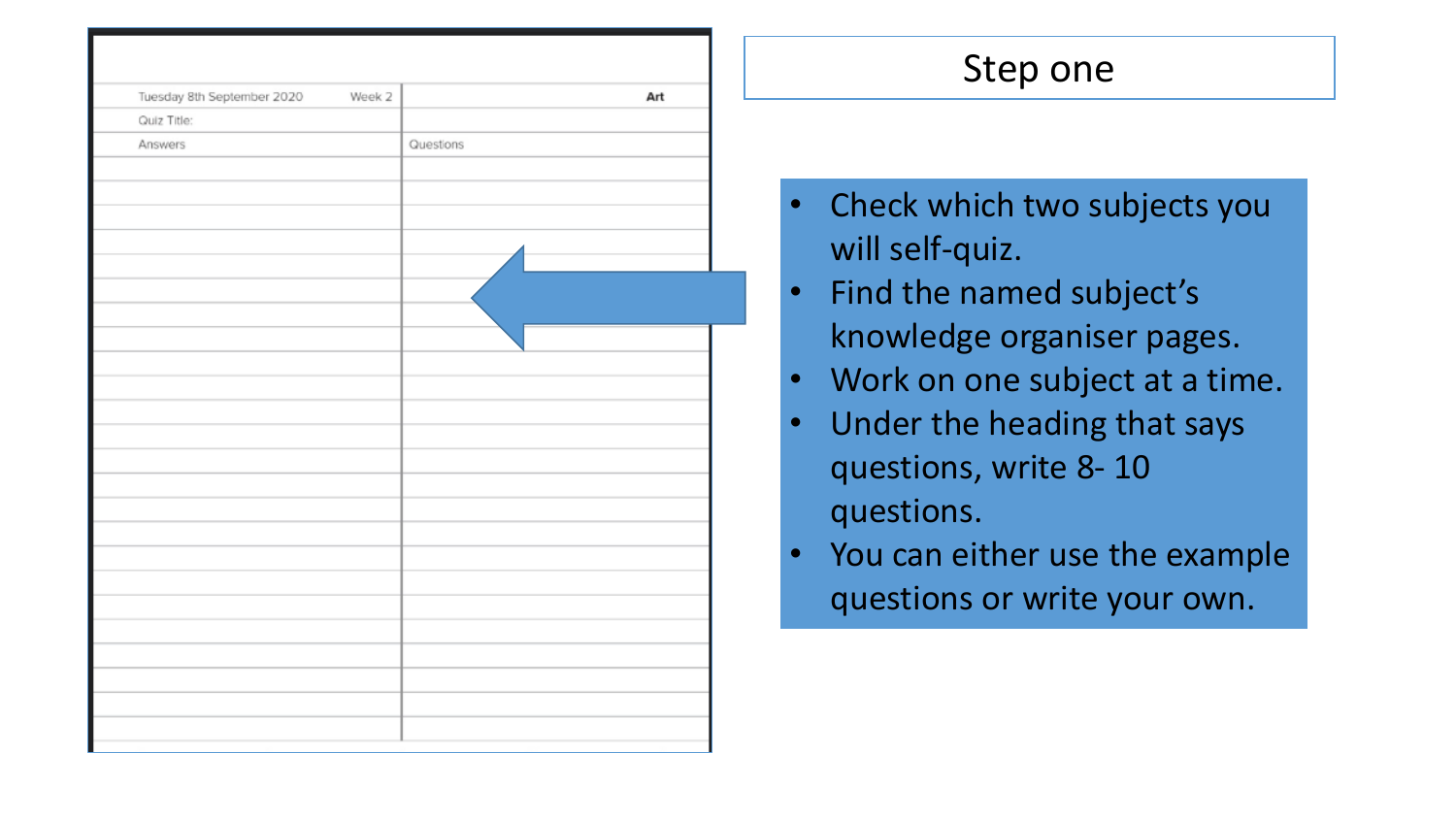| Quiz Title:<br>Answers<br>Questions<br>Translate the following into<br>French:<br>1. Noir<br>(1. Black<br>$2.$ Ciris<br>2. Grey<br>3. Blanc<br>3. White<br>4. Bleu<br>4. Blue<br>S. Vert<br>5. Green<br>6. Jaune<br>6. Yellow<br>7. Rouge<br>7. Red<br>8. Marron<br>8. Brown<br>9. Orange.<br>9. Orange.<br>Book title: Skulduggery Pleasant - Bedlam.<br>Page no.<br>Text map, summary or prediction you have:<br>vally fie and Skuduggery found Greymire Asylum.<br>but they had to fight hollow men to be able to<br>get inside. They met brother Boo inside (ne is<br>incharge of the Asylum).<br>The John of Gaunt Sch<br>16 | W optimistic - very hopeful<br>Week <sub>2</sub><br>Wednesday 9th September 2020 |  |
|-----------------------------------------------------------------------------------------------------------------------------------------------------------------------------------------------------------------------------------------------------------------------------------------------------------------------------------------------------------------------------------------------------------------------------------------------------------------------------------------------------------------------------------------------------------------------------------------------------------------------------------|----------------------------------------------------------------------------------|--|
|                                                                                                                                                                                                                                                                                                                                                                                                                                                                                                                                                                                                                                   |                                                                                  |  |
|                                                                                                                                                                                                                                                                                                                                                                                                                                                                                                                                                                                                                                   |                                                                                  |  |
|                                                                                                                                                                                                                                                                                                                                                                                                                                                                                                                                                                                                                                   |                                                                                  |  |
|                                                                                                                                                                                                                                                                                                                                                                                                                                                                                                                                                                                                                                   |                                                                                  |  |
|                                                                                                                                                                                                                                                                                                                                                                                                                                                                                                                                                                                                                                   |                                                                                  |  |
|                                                                                                                                                                                                                                                                                                                                                                                                                                                                                                                                                                                                                                   |                                                                                  |  |
|                                                                                                                                                                                                                                                                                                                                                                                                                                                                                                                                                                                                                                   |                                                                                  |  |
|                                                                                                                                                                                                                                                                                                                                                                                                                                                                                                                                                                                                                                   |                                                                                  |  |
|                                                                                                                                                                                                                                                                                                                                                                                                                                                                                                                                                                                                                                   |                                                                                  |  |
|                                                                                                                                                                                                                                                                                                                                                                                                                                                                                                                                                                                                                                   |                                                                                  |  |
|                                                                                                                                                                                                                                                                                                                                                                                                                                                                                                                                                                                                                                   |                                                                                  |  |
|                                                                                                                                                                                                                                                                                                                                                                                                                                                                                                                                                                                                                                   |                                                                                  |  |
|                                                                                                                                                                                                                                                                                                                                                                                                                                                                                                                                                                                                                                   |                                                                                  |  |
|                                                                                                                                                                                                                                                                                                                                                                                                                                                                                                                                                                                                                                   |                                                                                  |  |
|                                                                                                                                                                                                                                                                                                                                                                                                                                                                                                                                                                                                                                   |                                                                                  |  |
|                                                                                                                                                                                                                                                                                                                                                                                                                                                                                                                                                                                                                                   |                                                                                  |  |
|                                                                                                                                                                                                                                                                                                                                                                                                                                                                                                                                                                                                                                   |                                                                                  |  |
|                                                                                                                                                                                                                                                                                                                                                                                                                                                                                                                                                                                                                                   |                                                                                  |  |
|                                                                                                                                                                                                                                                                                                                                                                                                                                                                                                                                                                                                                                   |                                                                                  |  |
|                                                                                                                                                                                                                                                                                                                                                                                                                                                                                                                                                                                                                                   |                                                                                  |  |
|                                                                                                                                                                                                                                                                                                                                                                                                                                                                                                                                                                                                                                   |                                                                                  |  |
|                                                                                                                                                                                                                                                                                                                                                                                                                                                                                                                                                                                                                                   |                                                                                  |  |
|                                                                                                                                                                                                                                                                                                                                                                                                                                                                                                                                                                                                                                   |                                                                                  |  |
|                                                                                                                                                                                                                                                                                                                                                                                                                                                                                                                                                                                                                                   |                                                                                  |  |
|                                                                                                                                                                                                                                                                                                                                                                                                                                                                                                                                                                                                                                   |                                                                                  |  |
|                                                                                                                                                                                                                                                                                                                                                                                                                                                                                                                                                                                                                                   |                                                                                  |  |
|                                                                                                                                                                                                                                                                                                                                                                                                                                                                                                                                                                                                                                   |                                                                                  |  |
|                                                                                                                                                                                                                                                                                                                                                                                                                                                                                                                                                                                                                                   |                                                                                  |  |
|                                                                                                                                                                                                                                                                                                                                                                                                                                                                                                                                                                                                                                   |                                                                                  |  |
|                                                                                                                                                                                                                                                                                                                                                                                                                                                                                                                                                                                                                                   |                                                                                  |  |
|                                                                                                                                                                                                                                                                                                                                                                                                                                                                                                                                                                                                                                   |                                                                                  |  |
|                                                                                                                                                                                                                                                                                                                                                                                                                                                                                                                                                                                                                                   |                                                                                  |  |
|                                                                                                                                                                                                                                                                                                                                                                                                                                                                                                                                                                                                                                   |                                                                                  |  |
|                                                                                                                                                                                                                                                                                                                                                                                                                                                                                                                                                                                                                                   |                                                                                  |  |
|                                                                                                                                                                                                                                                                                                                                                                                                                                                                                                                                                                                                                                   |                                                                                  |  |
|                                                                                                                                                                                                                                                                                                                                                                                                                                                                                                                                                                                                                                   |                                                                                  |  |
|                                                                                                                                                                                                                                                                                                                                                                                                                                                                                                                                                                                                                                   |                                                                                  |  |
|                                                                                                                                                                                                                                                                                                                                                                                                                                                                                                                                                                                                                                   |                                                                                  |  |
|                                                                                                                                                                                                                                                                                                                                                                                                                                                                                                                                                                                                                                   |                                                                                  |  |
|                                                                                                                                                                                                                                                                                                                                                                                                                                                                                                                                                                                                                                   |                                                                                  |  |

- Once you have answered the questions, fold the page so that you can no longer see them.
- Try to answer the questions from memory. If you need to, check the answers before self-testing.

## Step Two

#### Step Three

DT Test yourself  $Week<sup>3</sup>$ Wash your honds Electrick football in Britian  $C<sup>o</sup>$  or below  $5<sup>o</sup>$ Elevinor ingradian berief Bronze age Started ded started First roman invesion A deviace that takes Servad roman mussic food tempreter 8000 Rx 2/300B 250 or about  $2300$   $\text{Rc} \times \text{800}$ Missed one question by accident  $q/10$ 

- Self-test by writing the answers again – this time from memory!
- Check and correct the answers in green pen.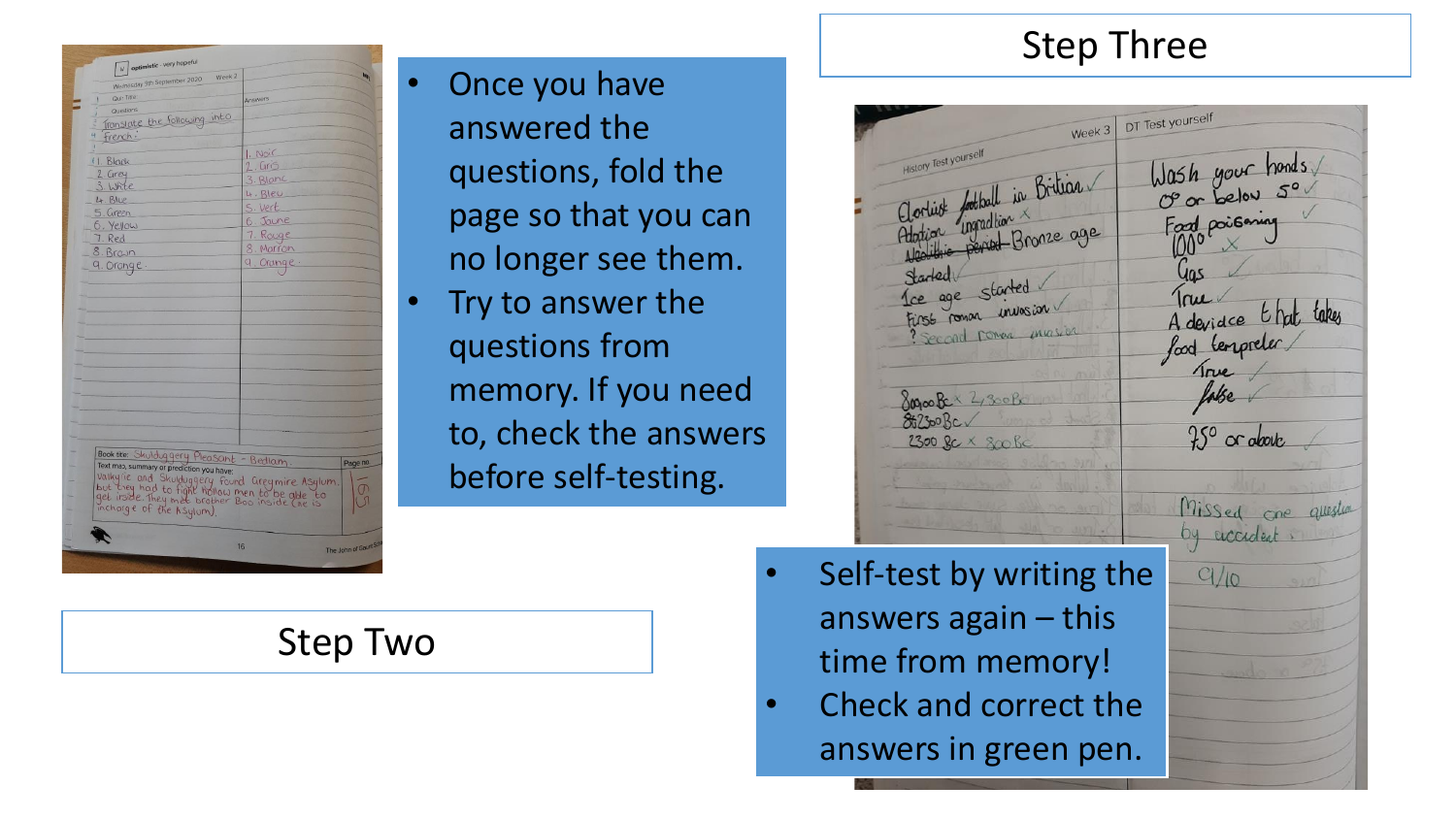## Writing Self-Quizzing Questions

#### **Art and Design Knowledge** organiser term 1

#### **Drawing**

the company's state of the

When drawing you need to consider these three main areas - tone, texture (using mark making) and proportions.

Texture refers to the surface **NEW** quality in a work of art. 26 黒く We associate textures with the way that things look or feel. Everything has some type of texture. We describe things as being rough, smooth, silky, shiny, fuzzy and so on.

Proportion refers to the dimensions of a composition and looks at height, width and depth. Proportion also describes how the sizes of different parts of a piece of art or design relate to each other.

Tone means how light or dark something is. The tones artists and designers use and the contrast between them can create very different moods and visual effects.

Further reading: https://www.bbc.co.uk/ bitesize/guides/z2thmsg /revision/1

| Key Words - definitions                                                                                      |                                                                                                                                                                                                            |                     |                                                     |  |
|--------------------------------------------------------------------------------------------------------------|------------------------------------------------------------------------------------------------------------------------------------------------------------------------------------------------------------|---------------------|-----------------------------------------------------|--|
| Shading - the darkening or colouring of an illustration or diagram with parallel lines or a block of colour. |                                                                                                                                                                                                            |                     |                                                     |  |
|                                                                                                              | Depth - The apparent distance from front to back or near to far in an artwork. Techniques of perspective<br>are used to create the illusion of depth in paintings or drawings.                             |                     |                                                     |  |
|                                                                                                              | 3D - three dimensional - and object having or appearing to have length, breadth, and depth.                                                                                                                |                     |                                                     |  |
|                                                                                                              | Still life - a painting or drawing of an arrangement of objects, typically including fruit and flowers and                                                                                                 |                     |                                                     |  |
|                                                                                                              | objects contrasting with these in texture, such as bowls and glassware.                                                                                                                                    |                     |                                                     |  |
|                                                                                                              | Shape - the external form, contours, or outline of someone or something.                                                                                                                                   |                     |                                                     |  |
|                                                                                                              | Scale - If you refer to the scale of something, you are referring to its size                                                                                                                              |                     |                                                     |  |
|                                                                                                              | Colour - this refers to the full ranges of colours you may use, colour comes in different shades<br>Complimentary colour - Complementary colours are pairs of colours which are opposite each other on the |                     |                                                     |  |
|                                                                                                              | colour wheel -When placed next to each other, they create the strongest contrast                                                                                                                           |                     |                                                     |  |
|                                                                                                              | Harmonious colours - are groups of colours that are next to each other on the colour wheel                                                                                                                 |                     |                                                     |  |
| paper or fabric on to a backing.                                                                             | Collage - a piece of art made by sticking various different materials such as photographs and pieces of                                                                                                    |                     |                                                     |  |
|                                                                                                              |                                                                                                                                                                                                            | Art history         |                                                     |  |
| <b>Observational drawing</b>                                                                                 | Observational drawing is drawing what you see.                                                                                                                                                             |                     | https://www.ducksters.com/hist                      |  |
|                                                                                                              | But it's drawing what you see in front of you as                                                                                                                                                           | ory/art/            |                                                     |  |
|                                                                                                              | realistically and as true to life as possible.                                                                                                                                                             |                     | https://www.bbc.co.uk/bitesize/<br>subjects/z6f3cdm |  |
| <b>Tonal drawings</b>                                                                                        | <b>Blind drawing</b>                                                                                                                                                                                       |                     |                                                     |  |
|                                                                                                              |                                                                                                                                                                                                            | Wrong hand drawing  | <b>Continuous line</b>                              |  |
|                                                                                                              |                                                                                                                                                                                                            |                     |                                                     |  |
|                                                                                                              |                                                                                                                                                                                                            |                     | drawings                                            |  |
|                                                                                                              |                                                                                                                                                                                                            |                     |                                                     |  |
|                                                                                                              |                                                                                                                                                                                                            |                     |                                                     |  |
|                                                                                                              |                                                                                                                                                                                                            | 5615508             |                                                     |  |
| A drawing that                                                                                               |                                                                                                                                                                                                            |                     | An unbroken                                         |  |
| focuses on<br>showing the                                                                                    |                                                                                                                                                                                                            | A drawing           | line drawing                                        |  |
| shadows,                                                                                                     | Drawing an object<br>without looking at                                                                                                                                                                    | completed with your | from the                                            |  |
| creating a 3D<br>feel                                                                                        | the paper while<br>completing it                                                                                                                                                                           | non dominate hand   | beginning to<br>the end.                            |  |

| PICK SECUONS ITOM UTE                                                                                                                       |
|---------------------------------------------------------------------------------------------------------------------------------------------|
| knowledge organizer                                                                                                                         |
| page                                                                                                                                        |
|                                                                                                                                             |
|                                                                                                                                             |
|                                                                                                                                             |
|                                                                                                                                             |
| Key Words - definitions                                                                                                                     |
| ing or colouring of an illustration or diagram with parallel lines or a block of colour.                                                    |
| ent distance from front to back or near to far in an artwork. Techniques of perspective                                                     |
| are used to<br>eate the illusion of depth in paintings or drawings.                                                                         |
| 3D - three dimensional - and object having or appearing to have length, breadth, and depth.                                                 |
| Still life - a painting or drawing of an arrangement of objects, typically including fruit and flowers and                                  |
| objects contrasting with these in texture, such as bowls and glassware.                                                                     |
| Shape - the external form, contours, or outline of someone or something.                                                                    |
| Scale - If you refer to the scale of something, you are referring to its size                                                               |
| Colour - this refers to the full ranges of colours you may use, colour comes in different shades                                            |
| Complimentary colour - Complementary colours are pairs of colours which are opposite each other on the                                      |
| colour wheel -When placed next to each other, they create the strongest contrast                                                            |
| Harmonious colours - are groups of colours that are next to each other on the colour wheel                                                  |
| Collage - a piece of art made by sticking various different materials such as photographs and pieces of<br>paper or fabric on to a backing. |

Pick sections from the

This box has been chosen because it contains 10 pieces of information.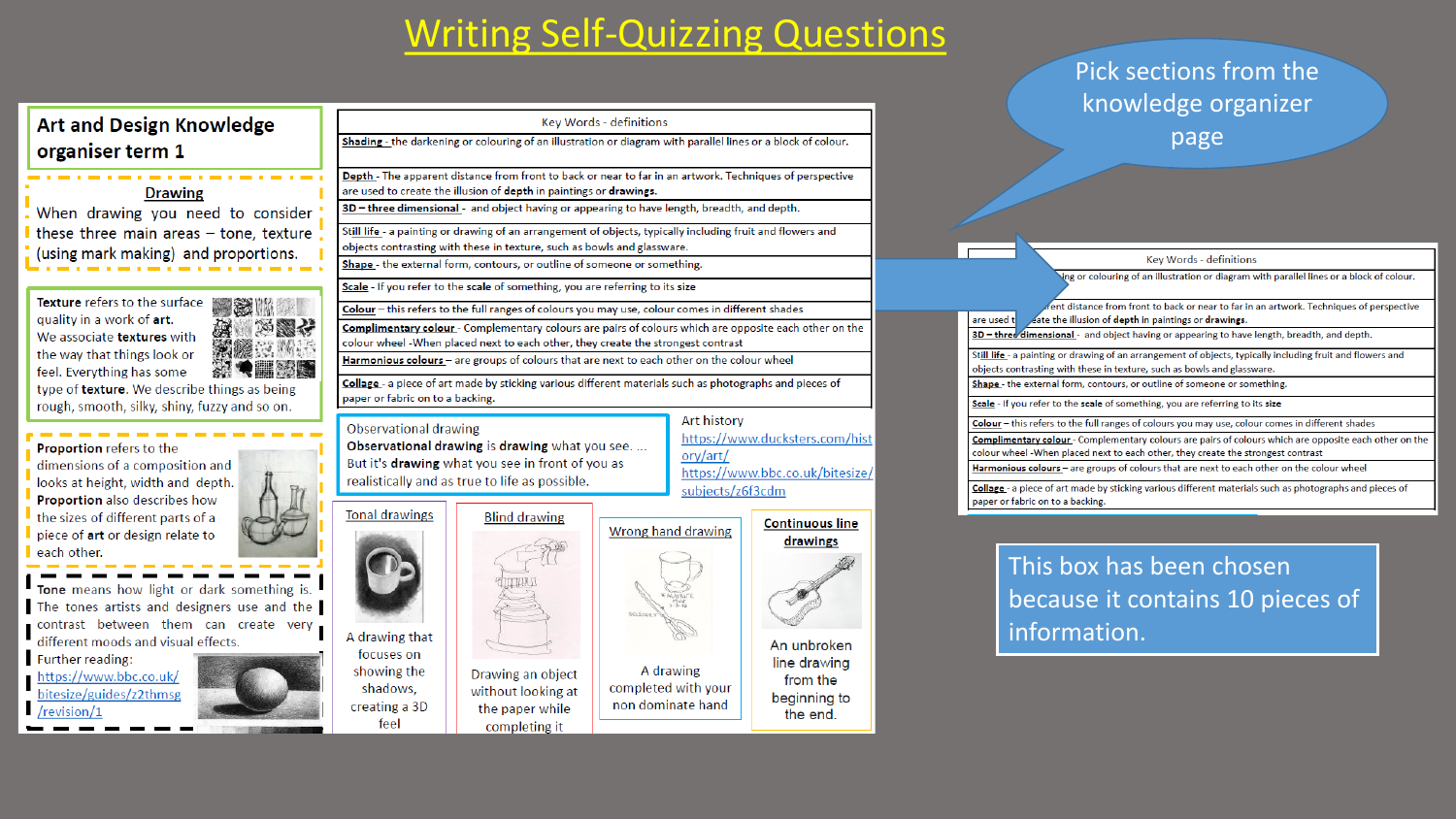| Tuesday 8th September 2020 | Week 2 |           | Art |
|----------------------------|--------|-----------|-----|
| Quiz Title:                |        |           |     |
| Answers                    |        | Questions |     |
|                            |        |           |     |
|                            |        |           |     |
|                            |        |           |     |
|                            |        |           |     |
|                            |        |           |     |
|                            |        |           |     |
|                            |        |           |     |
|                            |        |           |     |
|                            |        |           |     |
|                            |        |           |     |
|                            |        |           |     |
|                            |        |           |     |
|                            |        |           |     |
|                            |        |           |     |
|                            |        |           |     |
|                            |        |           |     |
|                            |        |           |     |
|                            |        |           |     |
|                            |        |           |     |
|                            |        |           |     |
|                            |        |           |     |
|                            |        |           |     |
|                            |        |           |     |
|                            |        |           |     |
|                            |        |           |     |
|                            |        |           |     |

| Key Words - definitions                                                                                                                     |
|---------------------------------------------------------------------------------------------------------------------------------------------|
| Shading - the darkening or colouring of an illustration or diagram with parallel lines or a block of colour.                                |
|                                                                                                                                             |
| Depth - The apparent distance from front to back or near to far in an artwork. Techniques of perspective                                    |
| are used to create the illusion of depth in paintings or drawings.                                                                          |
| 3D – three dimensional - and object having or appearing to have length, breadth, and depth.                                                 |
| Still life - a painting or drawing of an arrangement of objects, typically including fruit and flowers and                                  |
| objects contrasting with these in texture, such as bowls and glassware.                                                                     |
| Shape - the external form, contours, or outline of someone or something.                                                                    |
| Scale - If you refer to the scale of something, you are referring to its size                                                               |
| Colour - this refers to the full ranges of colours you may use, colour comes in different shades                                            |
| Complimentary colour - Complementary colours are pairs of colours which are opposite each other on the                                      |
| colour wheel -When placed next to each other, they create the strongest contrast                                                            |
| Harmonious colours - are groups of colours that are next to each other on the colour wheel                                                  |
| Collage - a piece of art made by sticking various different materials such as photographs and pieces of<br>paper or fabric on to a backing. |

The next step is to use these facts to create questions. This means writing questions so that the answers are the facts.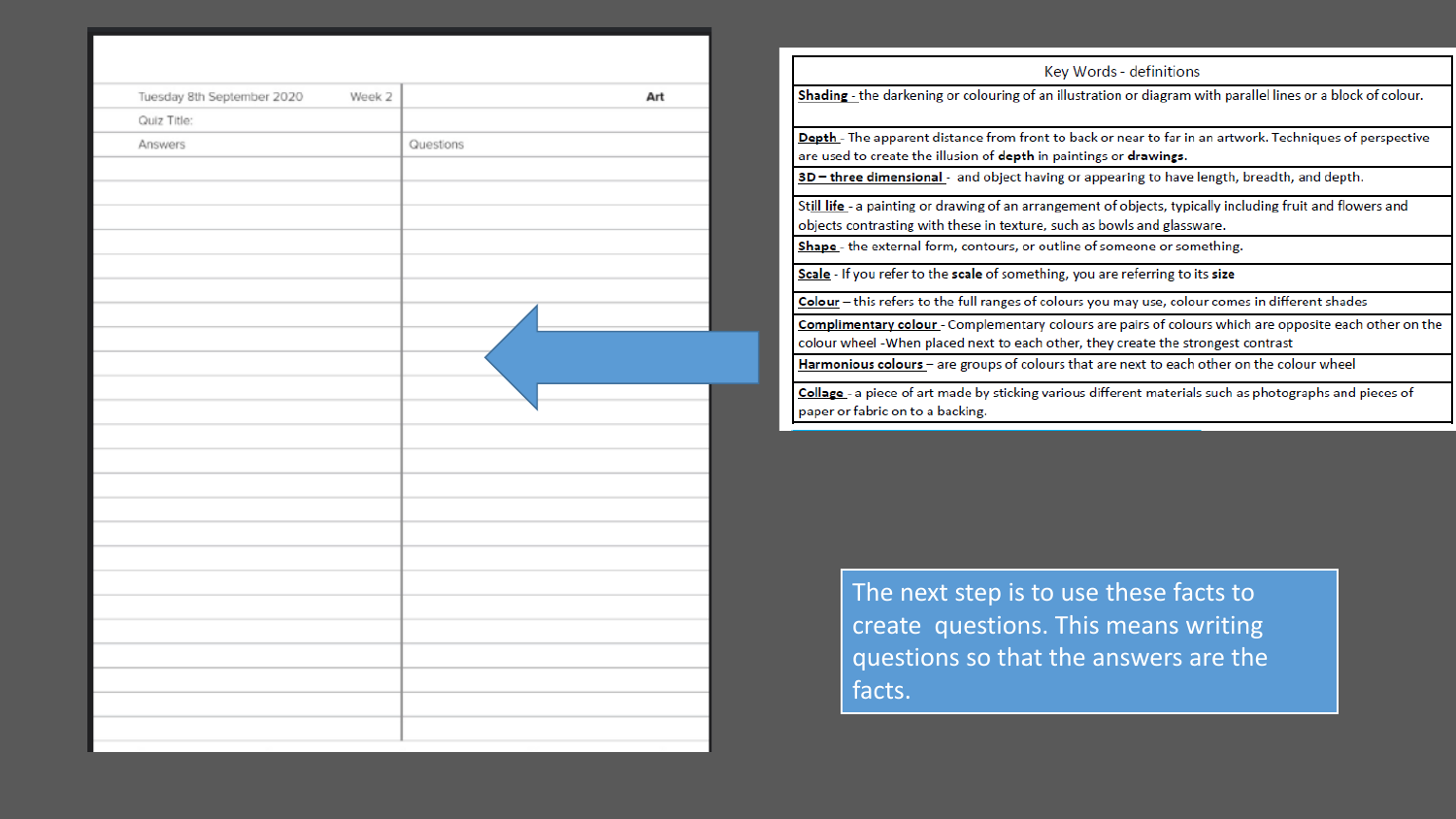| Tuesday 8th September 2020<br>Quiz Title: | Week 2 |           | Art                          |
|-------------------------------------------|--------|-----------|------------------------------|
|                                           |        | Questions |                              |
| Answers                                   |        | 1.        |                              |
|                                           |        |           | Shading means to darken      |
|                                           |        |           | or colour something -        |
|                                           |        |           | true or false?               |
|                                           |        | 2.        | Which word means the         |
|                                           |        |           | apparent distance from       |
|                                           |        |           | the front to back in         |
|                                           |        |           | artwork?                     |
|                                           |        | 3.        | Which three things does.     |
|                                           |        |           | a 3d object have?            |
|                                           |        |           | 4. What does still life      |
|                                           |        |           | mean?                        |
|                                           |        |           | 5. What is the definition of |
|                                           |        |           | shape?                       |
|                                           |        |           | 6. Does scale refer to the   |
|                                           |        |           | size of an object?           |
|                                           |        | 7.        | Does colour come in          |
|                                           |        |           | different shades?            |
|                                           |        | 8.        | What are colours that are    |
|                                           |        |           | opposite each other on       |
|                                           |        |           | the colour wheel called?     |
|                                           |        |           |                              |
|                                           |        | 9.        | What are harmonious          |
|                                           |        |           | colours?                     |
|                                           |        | 10.       | What is a collage?           |

| Key Words - definitions                                                                                                                     |
|---------------------------------------------------------------------------------------------------------------------------------------------|
| Shading - the darkening or colouring of an illustration or diagram with parallel lines or a block of colour.                                |
|                                                                                                                                             |
| Depth - The apparent distance from front to back or near to far in an artwork. Techniques of perspective                                    |
| are used to create the illusion of depth in paintings or drawings.                                                                          |
| 3D - three dimensional - and object having or appearing to have length, breadth, and depth.                                                 |
| Still life - a painting or drawing of an arrangement of objects, typically including fruit and flowers and                                  |
| objects contrasting with these in texture, such as bowls and glassware.                                                                     |
| Shape - the external form, contours, or outline of someone or something.                                                                    |
| Scale - If you refer to the scale of something, you are referring to its size                                                               |
| Colour - this refers to the full ranges of colours you may use, colour comes in different shades                                            |
| Complimentary colour - Complementary colours are pairs of colours which are opposite each other on the                                      |
| colour wheel -When placed next to each other, they create the strongest contrast                                                            |
| Harmonious colours - are groups of colours that are next to each other on the colour wheel                                                  |
| Collage - a piece of art made by sticking various different materials such as photographs and pieces of<br>paper or fabric on to a backing. |

As your child writes the questions, they should also be answering them in their head.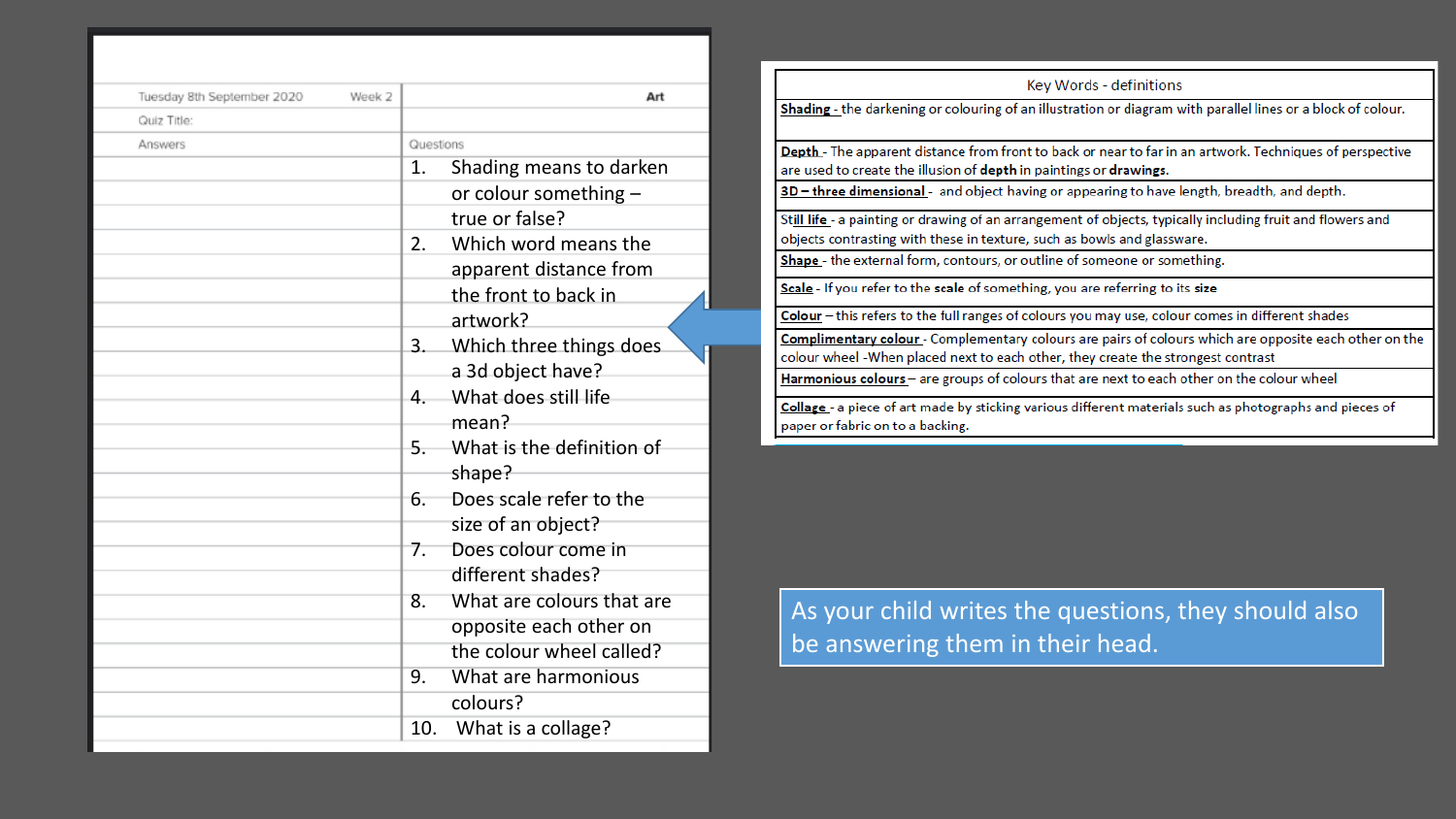|                  | Tuesday 8th September 2020<br>Week 2         |           | Art                       |  |
|------------------|----------------------------------------------|-----------|---------------------------|--|
|                  | Quiz Title:                                  |           |                           |  |
|                  | Answers                                      | Questions |                           |  |
| 1.               | True                                         | 1.        | Shading means to darken   |  |
| 2.               | Depth                                        |           | or colour something -     |  |
|                  | Length, breadth and                          |           | true or false?            |  |
|                  | depth                                        | 2.        | Which word means the      |  |
| 4.               | A painting or drawing of                     |           | apparent distance from    |  |
|                  |                                              |           | the front to back in      |  |
|                  | an arrangement of                            |           | artwork?                  |  |
|                  | objects                                      | 3.        | Which three things does.  |  |
| 5.               | The external form,<br>contours or outline of |           | a 3d object have?         |  |
|                  |                                              | 4.        | What does still life      |  |
|                  | someone or something                         |           | mean?                     |  |
| 6.               | Yes                                          | 5.        | What is the definition of |  |
| $\overline{7}$ . | Yes                                          |           | shape?                    |  |
| 8.               | <b>Complimentary colours</b>                 | 6.        | Does scale refer to the   |  |
| 9.               | Groups of colours next to                    |           | size of an object?        |  |
|                  | each other on the colour                     | 7.        | Does colour come in       |  |
|                  | wheel                                        |           | different shades?         |  |
| 10.              | A piece of art made by                       | 8.        | What are colours that are |  |
|                  | sticking different                           |           | opposite each other on    |  |
|                  | materials on to a backing                    |           | the colour wheel called?  |  |
|                  |                                              | 9.        | What are harmonious       |  |
|                  |                                              |           | colours?                  |  |
|                  |                                              | 10.       | What is a collage?        |  |
|                  |                                              |           |                           |  |

| Key Words - definitions                                                                                                                     |
|---------------------------------------------------------------------------------------------------------------------------------------------|
| Shading - the darkening or colouring of an illustration or diagram with parallel lines or a block of colour.                                |
|                                                                                                                                             |
| Depth - The apparent distance from front to back or near to far in an artwork. Techniques of perspective                                    |
| are used to create the illusion of depth in paintings or drawings.                                                                          |
| 3D - three dimensional - and object having or appearing to have length, breadth, and depth.                                                 |
| Still life - a painting or drawing of an arrangement of objects, typically including fruit and flowers and                                  |
| objects contrasting with these in texture, such as bowls and glassware.                                                                     |
| Shape - the external form, contours, or outline of someone or something.                                                                    |
| Scale - If you refer to the scale of something, you are referring to its size                                                               |
| Colour - this refers to the full ranges of colours you may use, colour comes in different shades                                            |
| Complimentary colour - Complementary colours are pairs of colours which are opposite each other on the                                      |
| colour wheel -When placed next to each other, they create the strongest contrast                                                            |
| Harmonious colours - are groups of colours that are next to each other on the colour wheel                                                  |
| Collage - a piece of art made by sticking various different materials such as photographs and pieces of<br>paper or fabric on to a backing. |

The next step is to write the answers to the questions – using the knowledge organiser page to help.